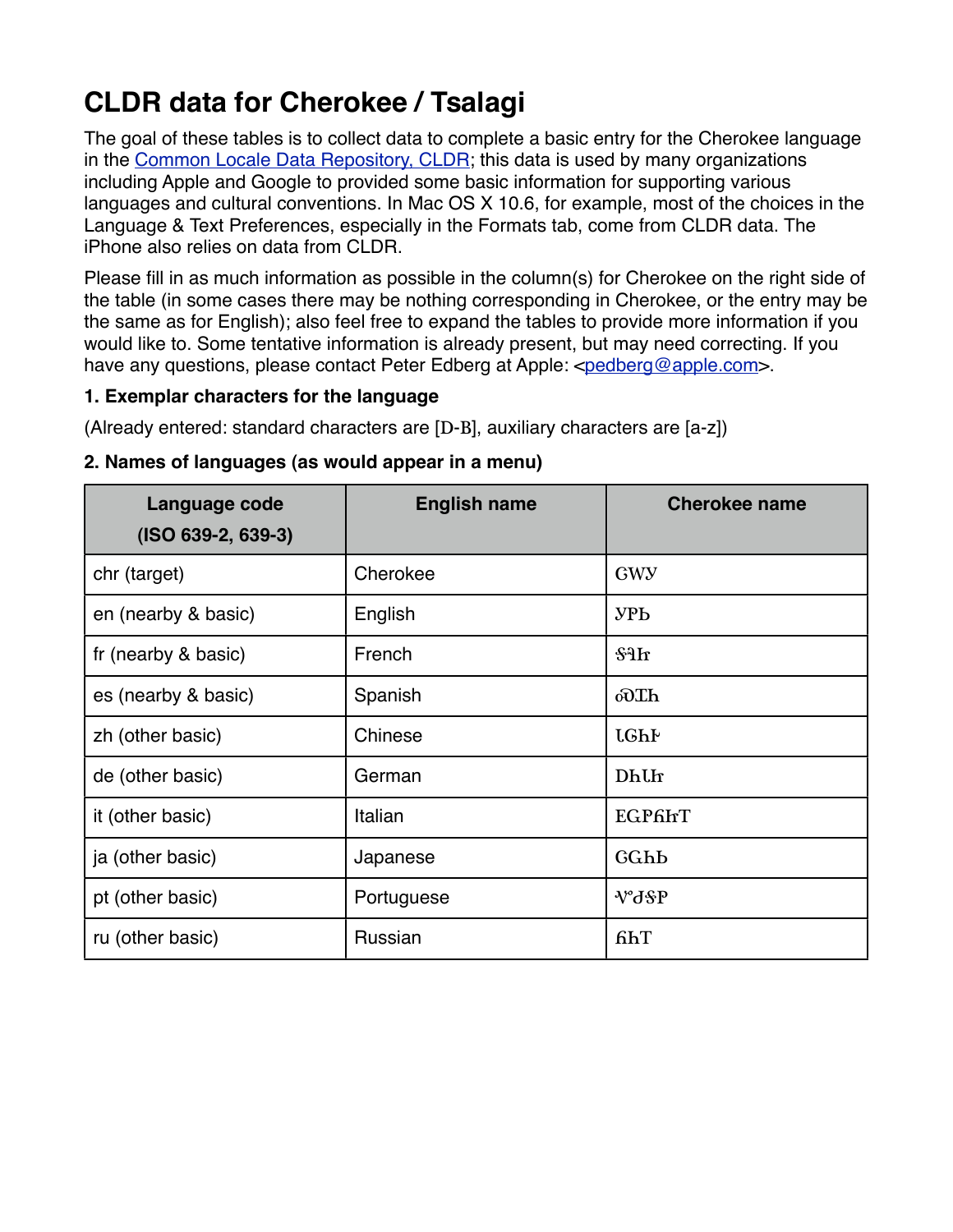| Language code<br>$(ISO 639-2, 639-3)$ | <b>English name</b> | <b>Cherokee name</b>   |
|---------------------------------------|---------------------|------------------------|
| (others? e.g.                         |                     |                        |
| cay Cayuga                            |                     | SGS                    |
| cho Choctaw                           |                     | <b>DGJ</b>             |
| mus Creek                             |                     | <b>DJH</b>             |
| moh Mohawk                            |                     | 5H <sub>5</sub>        |
| see Seneca)                           |                     | <b>bh</b> <sup>§</sup> |

# **3. Names of scripts (alphabets, syllabaries, etc. used for writing languages)**

| <b>Script code</b><br>(ISO 15924)                     | <b>English name</b>    | <b>Cherokee name</b> |
|-------------------------------------------------------|------------------------|----------------------|
| Cher (target)                                         | Cherokee               | <b>GWY</b>           |
| Latn (target)                                         | Latin                  | $WJ\Theta$           |
| Hans (other basic) $=$<br>simplified form of Chinese  | Simplified Han         | D.A.JF LGhF          |
| Hant (other basic) $=$<br>traditional form of Chinese | <b>Traditional Han</b> | OKoOJ UGhF           |
| Cyrl (other basic)                                    | Cyrillic               | <b>fihT</b> JA&P     |
| Arab (other basic)                                    | Arabic                 | <b>RWOY</b>          |

## **4. Names of countries/territories (as would appear in a menu)**

| <b>Territory code</b><br>(ISO 3166 or UN M49) | <b>English name</b>  | <b>Cherokee name</b> |
|-----------------------------------------------|----------------------|----------------------|
| US (target)                                   | <b>United States</b> | $D\delta \Omega$     |
| CA (nearby)                                   | Canada               | $F \Theta L$         |
| MX (nearby)                                   | Mexico               | oOTh <sub>2</sub>    |
| 003 (nearby)                                  | <b>North America</b> | <b>JBP DOPS</b>      |
| 019 (nearby)                                  | Americas             | <b>DOIPST</b>        |
| BR (other basic)                              | <b>Brazil</b>        | <b>TPLA</b>          |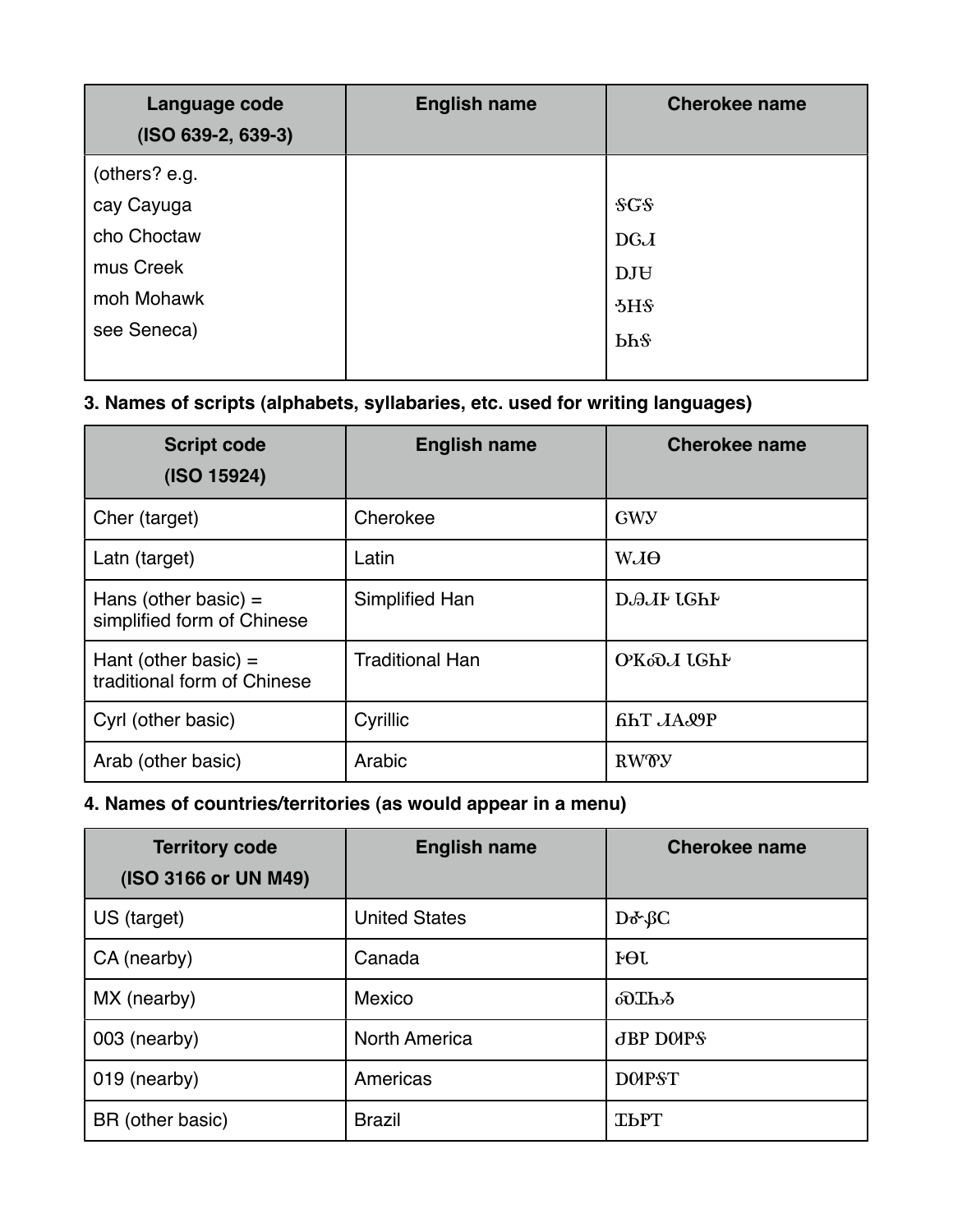| <b>Territory code</b><br>(ISO 3166 or UN M49) | <b>English name</b> | <b>Cherokee name</b>   |
|-----------------------------------------------|---------------------|------------------------|
| CN (other basic)                              | China               | <b>LGhFoo6</b>         |
| FR (other basic)                              | France              | $$3h\delta$            |
| DE (other basic)                              | Germany             | $Dh6$ <sup>o</sup> $h$ |
| IN (other basic)                              | India               | $T0 - J\Theta$         |
| IT (other basic)                              | Italy               | <b>6G</b>              |
| JP (other basic)                              | Japan               | GGhb                   |
| RU (other basic)                              | Russia              | <b>find</b>            |
| GB (other basic)                              | United Kingdom      | УРЬЯ                   |

# **5. Names of measurement systems (as would appear in a menu)**

| <b>Measurement system type</b> | <b>English name</b> | <b>Cherokee name</b> |
|--------------------------------|---------------------|----------------------|
| metric (cm, $kg, \ldots$ )     | metric              | 01JY                 |
| US (inches, pounds, )          | US                  | $\delta$ hb          |

# **6. Names for yes and no (e.g in response to "Delete this file?")**

| <b>Response</b> | <b>English name</b> | <b>Cherokee name</b> |
|-----------------|---------------------|----------------------|
| yes             | yes                 | ii                   |
| no              | no                  | $\cdot$ $\sim$<br>ПL |

### **7. Names of calendars (as would appear in a menu)**

| <b>Calendar key value</b> | <b>English name</b>       | <b>Cherokee name</b> |
|---------------------------|---------------------------|----------------------|
| gregorian (target)        | <b>Gregorian Calendar</b> | $0-VJA$              |
| (others?)                 |                           |                      |

# **8. Gregorian calendar information**

For each supported calendar, several kinds of information are needed: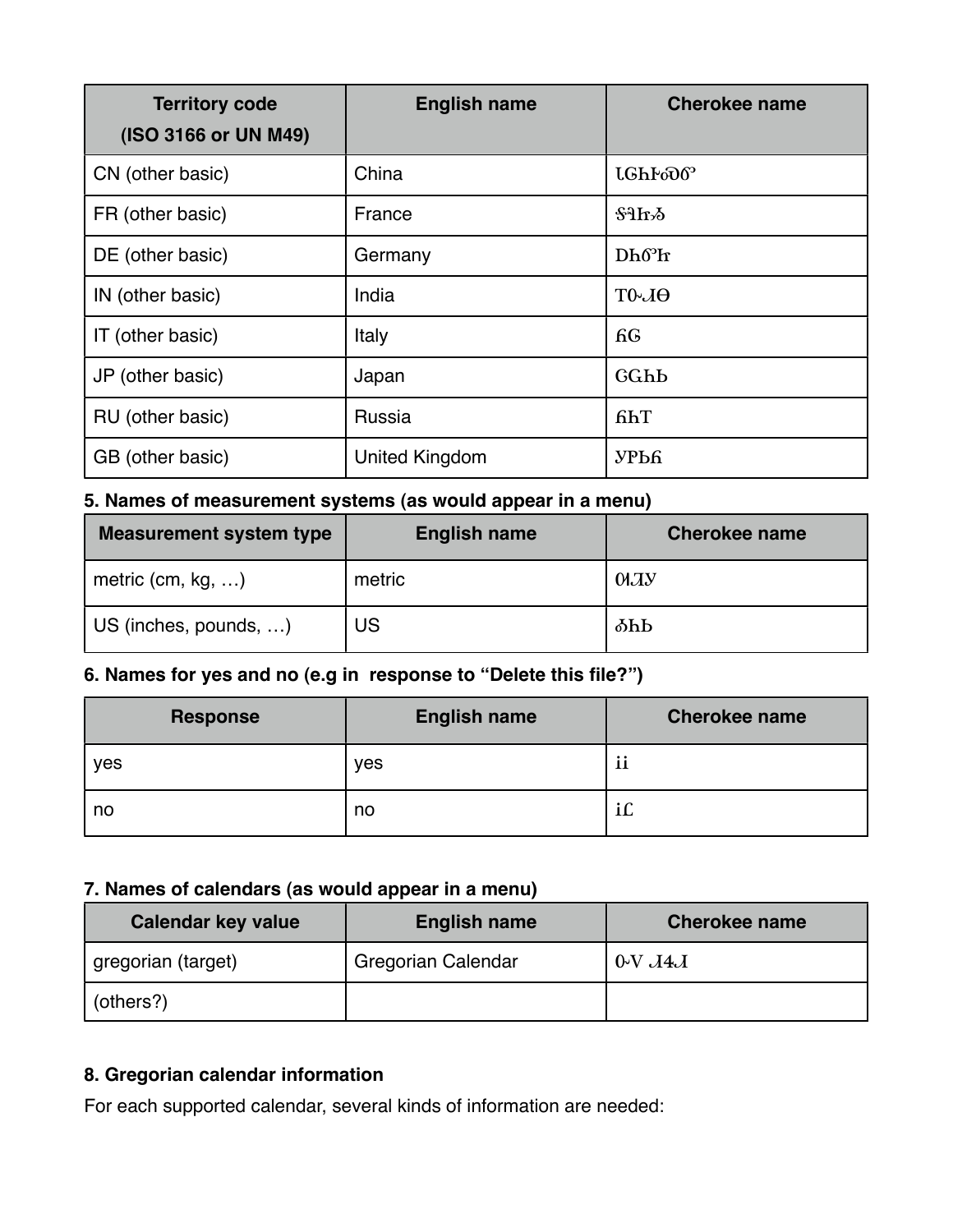- Day and month names in several different "widths" (full, abbreviated, and narrow), and multiple styles: a "format" style that would be used in a full date such as "Thursday, October 22, 2009" and a "standalone" style that would be used for a month or day name by itself, such as the day names at the top of each column on a calendar page, or the month name at the top of a calendar page. In some languages different grammatical forms would be used for the equivalents of "Thursday" or "October" in each of those contexts (in fact in some languages, a date like "October 2009" would use a third grammatical form for October). If the standalone style is the same as the format style (as in English), it does not need to be supplied separately. The various widths include a full width ("Thursday"), an abbreviated width ("Thu") and a narrow width ("T") as might be used at the top of a calendar column or in some other context that makes clear what the narrow name is intended to represent. Note that in many languages a narrow or abbreviated form may not exist.
- The preferred formats for dates and times in several different widths. These use various codes, e.g. MMMM, MMM, M for month in full, abbreviated, or numeric form; EEEE, EEE for weekday name in full or abbreviated form; d for day of the month in numeric form; y for year in numeric form; h, m, and s for hour, minute, and second in numeric form (for a full description of these format characters, see [<http://www.unicode.org/reports/tr35/](http://www.unicode.org/reports/tr35/%23Date_Format_Patterns) [#Date\\_Format\\_Patterns](http://www.unicode.org/reports/tr35/%23Date_Format_Patterns)>).

| <b>Month</b>   | <b>English name</b> |             | <b>Cherokee name</b>            |                |
|----------------|---------------------|-------------|---------------------------------|----------------|
|                | full                | abbreviated | full                            | abbreviated    |
| 1              | January             | Jan         | OZAW0                           | 0Z             |
| $\overline{2}$ | February            | Feb         | OSP                             | OS             |
| 3              | March               | Mar         | $D0 - \delta$                   | $D0-$          |
| $\overline{4}$ | April               | Apr         | <b>OOh</b>                      | 00             |
| 5              | May                 | May         | <b>DhoDEJ</b>                   | Dh             |
| 6              | June                | Jun         | Sol <sup>M</sup> <sub>2</sub> b | Sol            |
| $\overline{7}$ | July                | Jul         | <b>J</b> <sup>W</sup> h         | $J\mathcal{G}$ |
| 8              | August              | Aug         | <b>SGh</b>                      | <b>SG</b>      |
| 9              | September           | Sep         | SPOD                            | SP             |
| 10             | October             | Oct         | $Sh0\lambda$                    | Sh             |
| 11             | November            | Nov         | 0-LST                           | $0 - 0$        |
| 12             | December            | Dec         | <b>ОфУД</b>                     | O <sub>0</sub> |

#### **8a. Gregorian calendar month names - format style**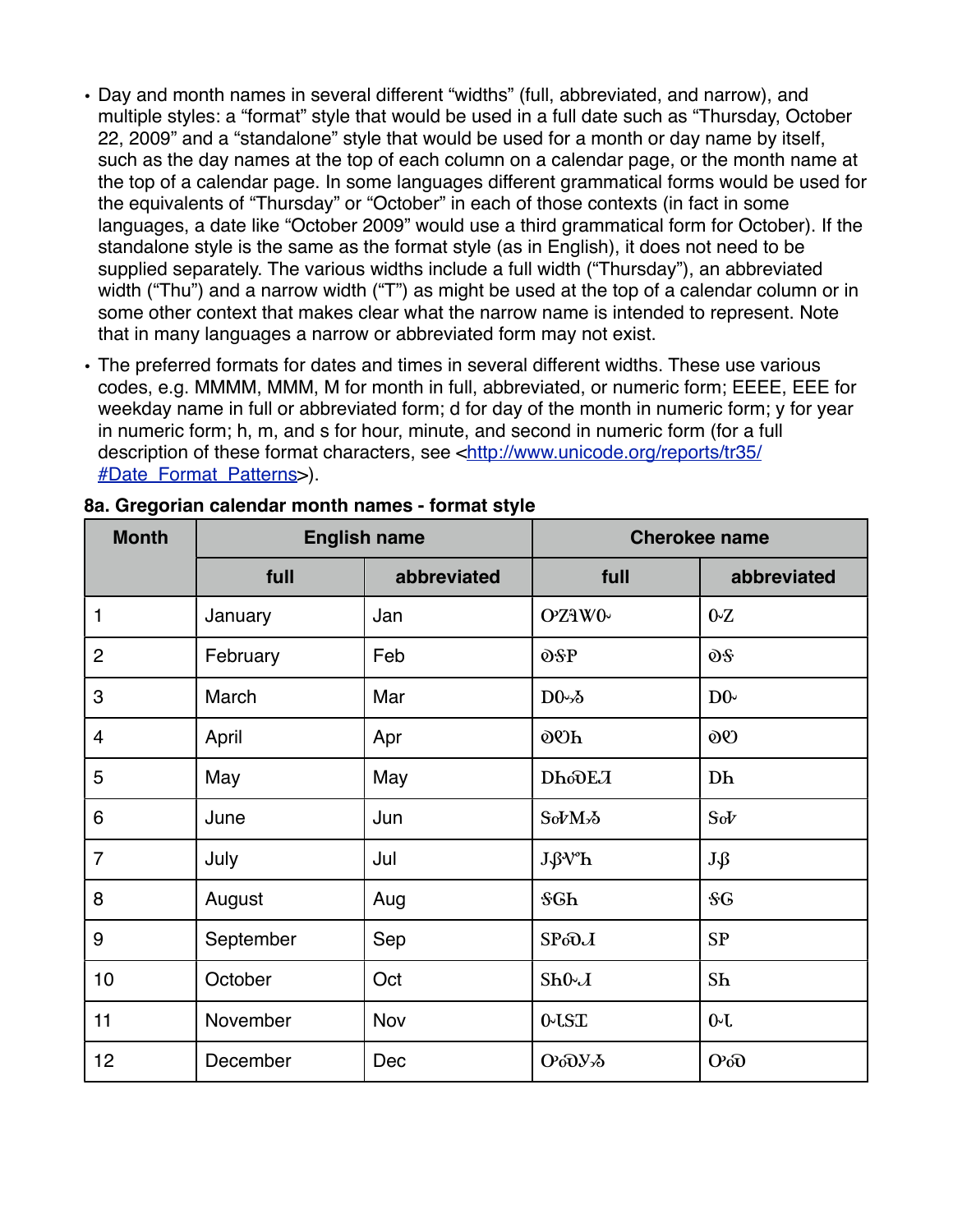| Weekday | <b>English name</b> |             | <b>Cherokee name</b>       |                                                                          |
|---------|---------------------|-------------|----------------------------|--------------------------------------------------------------------------|
|         | full                | abbreviated | full                       | abbreviated                                                              |
| sun     | Sunday              | Sun         | <b>O</b> OVULODE           | <b>ToOE</b>                                                              |
| mon     | Monday              | Mon         | OOVUVO-A                   | $V^{\circ}0\negthinspace \cdot \negthinspace \cdot \negthinspace \theta$ |
| tue     | Tuesday             | Tue         | <b>WPJTS</b>               | $W P \Lambda$                                                            |
| wed     | Wednesday           | Wed         | KT.OTS                     | KTJ                                                                      |
| thu     | Thursday            | Thu         | $0 - Y \cdot 0$            | $0 - Y \Omega$                                                           |
| fri     | Friday              | Fri         | $J\Theta Y$ $G \partial J$ | $\partial \Theta$                                                        |
| sat     | Saturday            | S           | <b>O</b> OVUTSO            | $\mathcal{V}$ s $\Theta$                                                 |

**8b. Gregorian calendar weekday names - format style**

# **8c. Gregorian calendar month names - standalone style**

| <b>Month</b>     | <b>English name</b>        |         |               |                                                       | <b>Cherokee name</b> |                      |
|------------------|----------------------------|---------|---------------|-------------------------------------------------------|----------------------|----------------------|
|                  | full                       | abbrev. | narrow        | full                                                  | abbrev.              | narrow               |
| 1                | (same as for format style) |         | J             | OZAWO-                                                | <b>OZ</b>            | $\mathbf{O}$         |
| $\overline{c}$   |                            |         | F             | OSP                                                   | OS                   | $\mathbf{\tilde{Q}}$ |
| 3                |                            |         | M             | $D0 - \delta$                                         | D0 <sub>1</sub>      | $\mathbf D$          |
| $\overline{4}$   |                            |         | A             | 00h                                                   | 00                   | $\mathfrak{d}$       |
| 5                |                            |         | M             | <b>DhoDEJ</b>                                         | D <sub>h</sub>       | $\mathbf D$          |
| 6                |                            |         | J             | Sol <sup>M</sup> <sub>2</sub> b                       | SoV                  | $\mathbf S$          |
| $\overline{7}$   |                            |         | J             | <b>J</b> <sup>W</sup> h                               | $J\mathcal{L}$       | $\bf J$              |
| 8                |                            |         | A             | <b>SGh</b>                                            | <b>SG</b>            | $\mathcal{S}$        |
| $\boldsymbol{9}$ |                            |         | ${\mathsf S}$ | SPOD                                                  | SP                   | S                    |
| 10               |                            |         | $\mathsf{O}$  | $Sh0-\lambda$                                         | Sh                   | S                    |
| 11               |                            |         | N             | $0 - \text{LST}$                                      | $0 - 0$              | $0 -$                |
| 12               |                            |         | D             | $O$ <sup>o</sup> O <sub><math>V</math></sub> $\delta$ | O <sub>0</sub>       | $\mathbf{O}$         |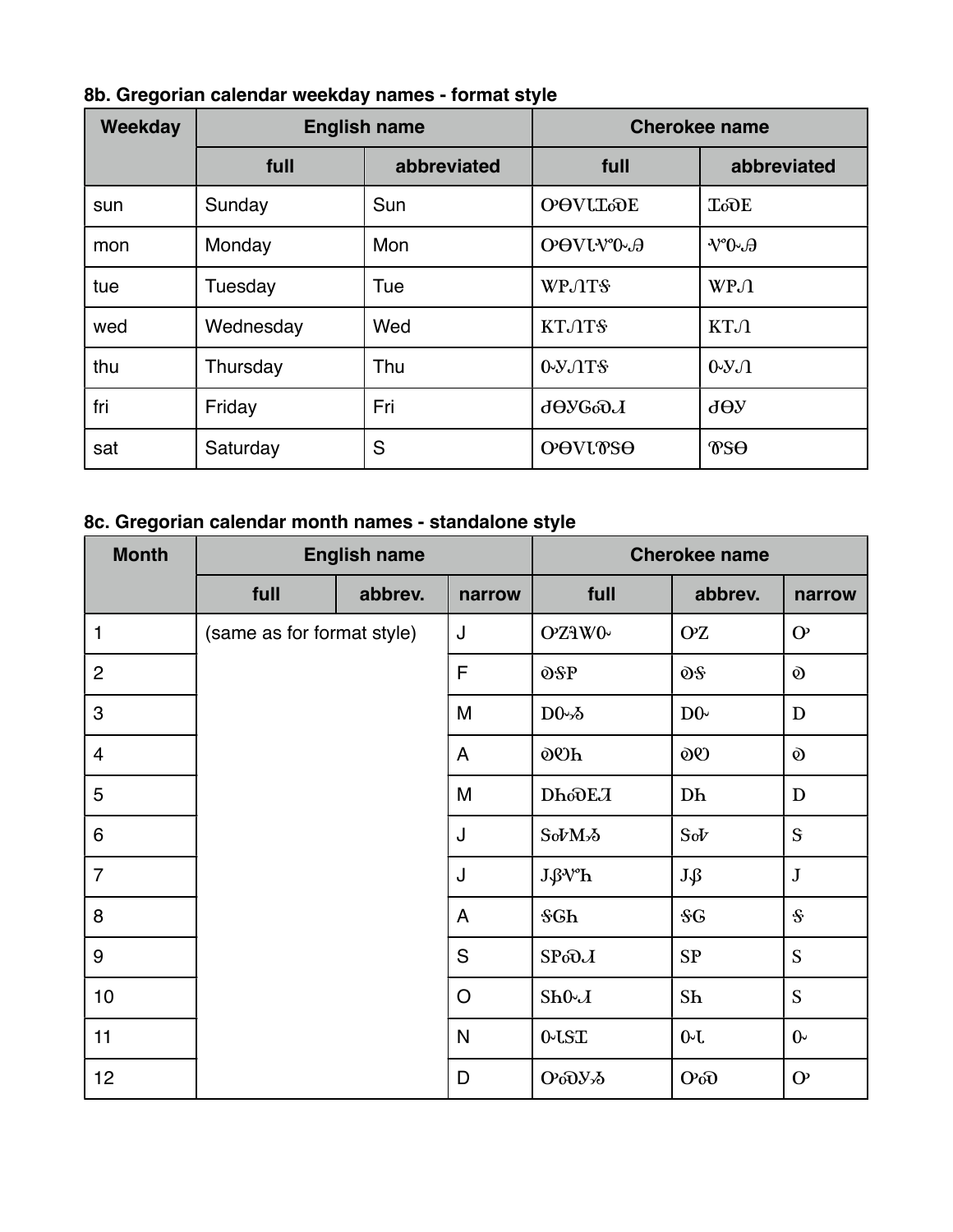|  |  |  |  |  | 8d. Gregorian calendar weekday names - standalone style |
|--|--|--|--|--|---------------------------------------------------------|
|--|--|--|--|--|---------------------------------------------------------|

| <b>Weekday</b> | <b>English name</b>        |         | <b>Cherokee name</b> |                            |                                     |                       |
|----------------|----------------------------|---------|----------------------|----------------------------|-------------------------------------|-----------------------|
|                | full                       | abbrev. | narrow               | full                       | abbrev.                             | narrow                |
| sun            | (same as for format style) |         | S                    | <b>O</b> OVULODE           | <b>ToOE</b>                         | $\mathbf T$           |
| mon            |                            |         | M                    | OOVIVO-A                   | $\vee$ <sup>o</sup> $\vee$ $\theta$ | $\mathcal{N}^{\circ}$ |
| tue            |                            |         | T                    | <b>WPJTS</b>               | $W P \Lambda$                       | W                     |
| wed            |                            |         | W                    | KT.OTS                     | КТЛ                                 | $\bf K$               |
| thu            |                            |         | Τ                    | $0 - Y \cdot 0$            | $0 - Y \Omega$                      | $0^{\circ}$           |
| fri            |                            |         | F                    | $J\Theta Y$ $G \partial J$ | $\rm{d}\Theta$                      | $\mathbf{d}$          |
| sat            |                            |         | S                    | <b>O</b> OVUTSO            | <b>O</b> OV                         | $\mathbf{O}^{\rho}$   |

#### **8e. Gregorian calendar era names**

| <b>Era</b> | <b>English name</b>  |             | <b>Cherokee name</b>                                         |             |
|------------|----------------------|-------------|--------------------------------------------------------------|-------------|
|            | full                 | abbreviated | full                                                         | abbreviated |
|            | <b>Before Christ</b> | <b>BC</b>   | <b>b</b> Ir <sub>U</sub> OS& <sub>O</sub> DEO                | <b>OUMA</b> |
|            | Anno Domini          | <b>AD</b>   | DYZPPLoDJ <sub>2</sub> 5<br>DSJ-SOOE -SIG<br><b>JUhiToOJ</b> | OGHO-       |

### **8f. Gregorian calendar day periods**

For US English, the day is normally divided into two periods, AM and PM, with noon at 12:00. Other countries or languages divide the day differently, into groupings like morning, noon or midday, afternoon, evening, night, and so on. Please indicate whether groupings other than AM and PM are required.

| <b>Period</b>  | <b>US English</b>     |           | <b>Cherokee</b>       |                |
|----------------|-----------------------|-----------|-----------------------|----------------|
|                | range                 | name      | range                 | name           |
|                | $0.00$ to $< 12.00$   | <b>AM</b> | $0.00$ to $<$ 12:00   | $H\Theta \Phi$ |
| $\overline{2}$ | 12:00                 | noon      | 12:00                 | T <sub>S</sub> |
| 3              | $>12.00$ to $<$ 24:00 | <b>PM</b> | $>12.00$ to $<$ 24:00 | RAMTAP         |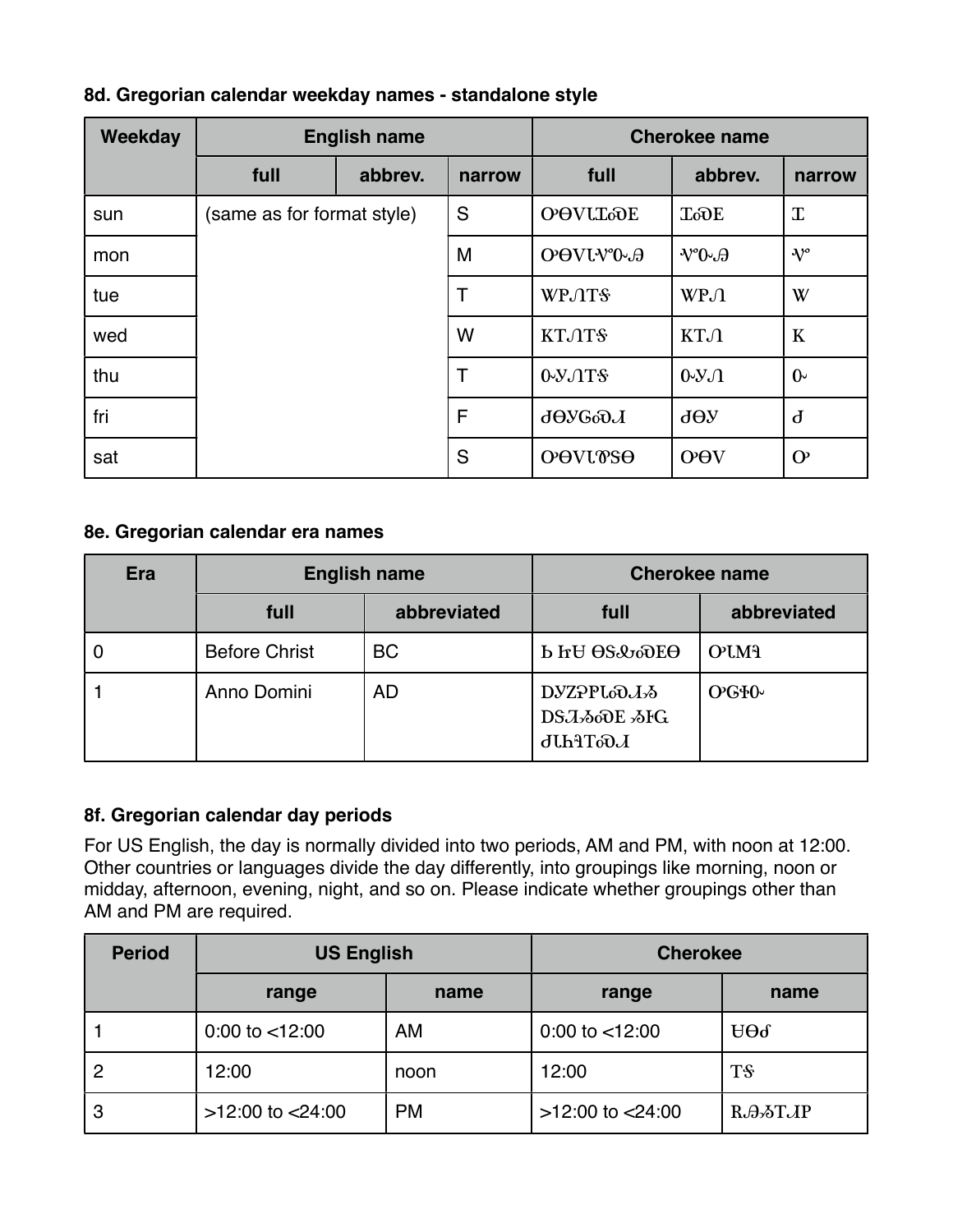| <b>Period</b> | <b>US English</b> |      | <b>Cherokee</b> |      |
|---------------|-------------------|------|-----------------|------|
|               | range             | name | range           | name |
| 4?            |                   |      |                 |      |

# **8g. Gregorian calendar date and time patterns**

|             | <b>US English pattern and example</b> | Cherokee pattern or example |
|-------------|---------------------------------------|-----------------------------|
| full date   | "EEEE, MMMM d, $y$ " =                | Same                        |
|             | "Thursday, October 22, 2009"          |                             |
| long date   | "MMMM d, y" = "October 22, 2009"      | Same                        |
| medium date | "MMM d, $y$ " = "Oct 22, 2009"        | Same                        |
| short date  | "M/d/yy" = "10/22/09"                 | Same                        |
| full time   | "h:mm:ss a zzzz" =                    | Same                        |
|             | "10:57:09 PM Pacific Daylight TIme"   |                             |
| long time   | "h:mm:ss a z" = "10:57:09 PM PDT"     | Same                        |
| medium time | "h:mm:ss $a$ " = "10:57:09 PM"        | Same                        |
| short time  | "h:mm a" = "10:57 PM"                 | Same                        |

# **8h. Names of calendar units**

(Note, plural forms like 1 day vs 3 days will be dealt with in section 10)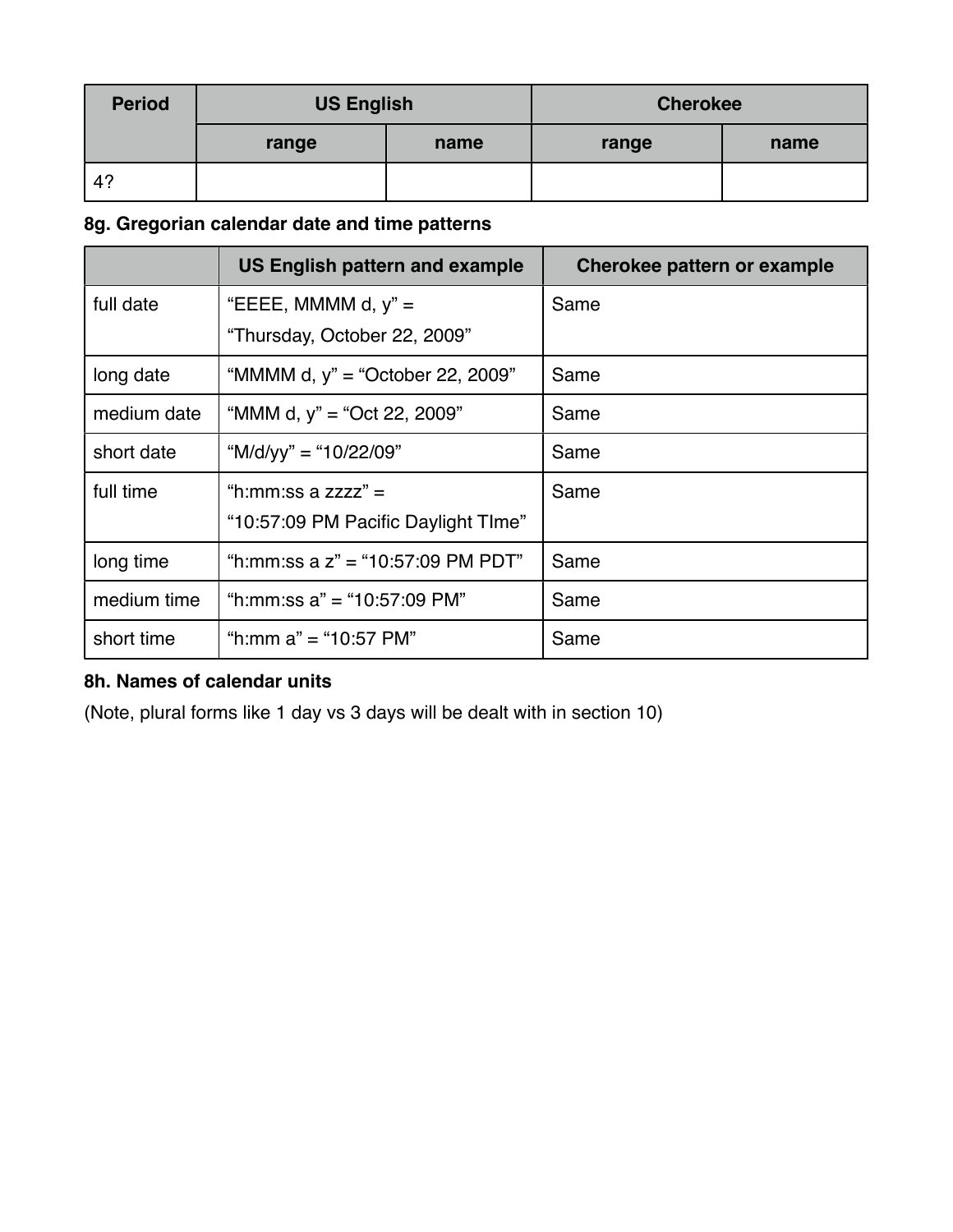| unit / relative time | <b>English name</b> | <b>Cherokee name</b>  |
|----------------------|---------------------|-----------------------|
| era                  | Era                 | RGA DGTPRT            |
| year                 | Year                | <b>?SJBU</b>          |
| month                | Month               | $P_0$                 |
| week                 | Week                | <b>ROVULOJ</b>        |
| day                  | Day                 | <b>P</b> <sub>8</sub> |
| day $-1$             | Yesterday           | $R \partial \theta$   |
| day 0                | Today               | AATS                  |
| day $+1$             | <b>Tomorrow</b>     | HOOT                  |
| weekday              | Day of the Week     | ROVULOJ DGTPR         |
| zone [timezone]      | Zone                | RGA DoOLO-O-          |

# **9. Names of currencies (as would appear in a menu)**

(Note, plural forms like 1 dollar vs 3 dollars will be dealt with in section 10)

| <b>Currency code</b><br>(ISO 4217) | <b>English name</b>           | <b>Cherokee name</b> |
|------------------------------------|-------------------------------|----------------------|
| USD (target)                       | <b>US Dollar</b>              | OZoDJ                |
| CAD (nearby)                       | <b>Canadian Dollar</b>        | <b>OOL DSW</b>       |
| MXN (nearby)                       | <b>Mexican Peso</b>           | oOTh DSW             |
| EUR (other basic)                  | Euro                          | $GW6^{\circ}$        |
| <b>BRL</b> (other basic)           | <b>Brazilian Real</b>         | <b>THPT DSW</b>      |
| CNY (other basic)                  | Chinese Yuan Renminbi         | <b>LGHF DSW</b>      |
| INR (other basic)                  | <b>Indian Rupee</b>           | TO-JO DSW            |
| JPY (other basic)                  | Japanese Yen                  | <b>GGhb DSW</b>      |
| RUB (other basic)                  | <b>Russian Ruble</b>          | <b>GhT DSW</b>       |
| GBP (other basic)                  | <b>British Pound Sterling</b> | <b>УРЬ6 DSW</b>      |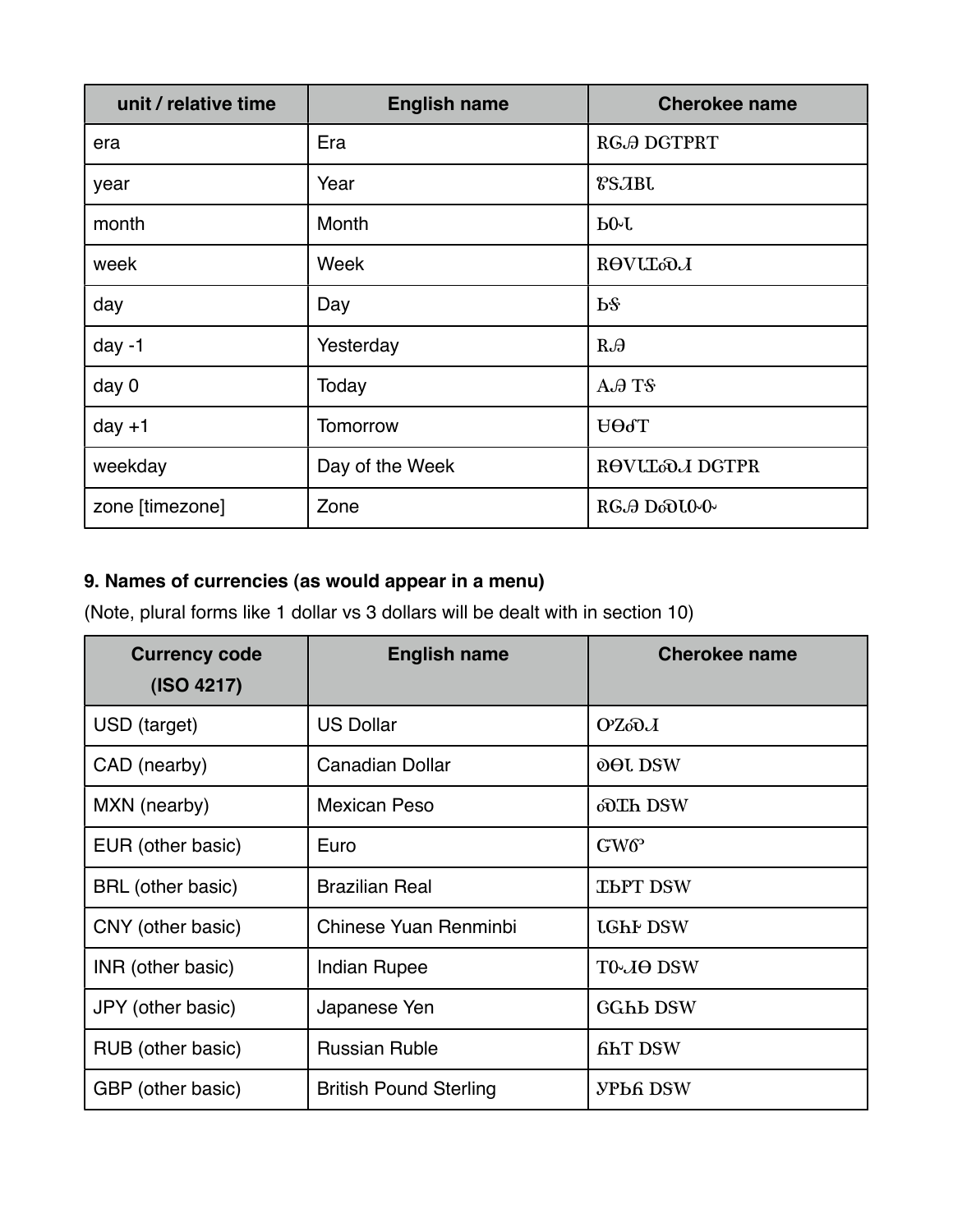# **10. Plural forms of various units & currencies (as would appear in normal text)**

We need to know how to form plurals of various units (dollars, days) when preceded by a decimal number. English has just two plural cases: Singular case for exactly one of something (1 day), and one plural case for any other number of things (0 days, 0.3 days, 1.3 days, 2 days, 3 days, 10 days, etc.). In French the singular applies for values from 0 up to (but not including 2). Other languages have multiple plural forms, and in some cases the number of forms depends on the unit whose plural is being formed. We also need to know where the number (indicated by  $\{0\}$ ) goes in relation to the unit. See [<http://unicode.org/repos/cldr-tmp/](http://unicode.org/repos/cldr-tmp/trunk/diff/supplemental/language_plural_rules.html) [trunk/diff/supplemental/language\\_plural\\_rules.html>](http://unicode.org/repos/cldr-tmp/trunk/diff/supplemental/language_plural_rules.html). In English we can make a chart like this:

| unit       | form for value $= 1$         | form for value $\neq$ 1<br>(e.g. 0, 0.3, 1.3, 2, 3, 4, 10, etc.) |
|------------|------------------------------|------------------------------------------------------------------|
| year       | $\{0\}$ year (e.g. "1 year") | $\{0\}$ years (e.g. "3 years")                                   |
| month      | $\{0\}$ month                | $\{0\}$ months                                                   |
| week       | $\{0\}$ week                 | $\{0\}$ weeks                                                    |
| day        | $\{0\}$ day                  | $\{0\}$ days                                                     |
| hour       | $\{0\}$ hour                 | $\{0\}$ hours                                                    |
| minute     | $\{0\}$ minute               | $\{0\}$ minutes                                                  |
| second     | $\{0\}$ second               | $\{0\}$ seconds                                                  |
| <b>USD</b> | {0} US dollar                | {0} US dollars                                                   |

We need to have a similar chart for the plural forms in Cherokee:

| unit       | form for value $= 1$                      | form for values $= ?$    | form for values $= ?$ |
|------------|-------------------------------------------|--------------------------|-----------------------|
| year       | $\{0\}$ $\sqrt{8}$ $\sqrt{3}$ $\sqrt{10}$ | $\{0\}$ JSJBL            |                       |
| month      | $\{0\}$ bo-U                              | {0} Tco0~U               |                       |
| week       | {0} ROVULOM                               | {0} TGOVULOM             |                       |
| day        | $\{0\}$ b $\$                             | $\{0\}$ dR. $\theta$ U   |                       |
| hour       | $\{0\}$ & $GGL$                           | $\{0\}$ TdGGU            |                       |
| minute     | {0} To WO WO                              | {0} TdWOoDW0~            |                       |
| second     | $\{0\}$ D4P                               | $\{0\}$ $\overline{A4P}$ |                       |
| <b>USD</b> | $\{0\}$ O'ZoO $J$                         | $\{0\}$ dZoO $J$         |                       |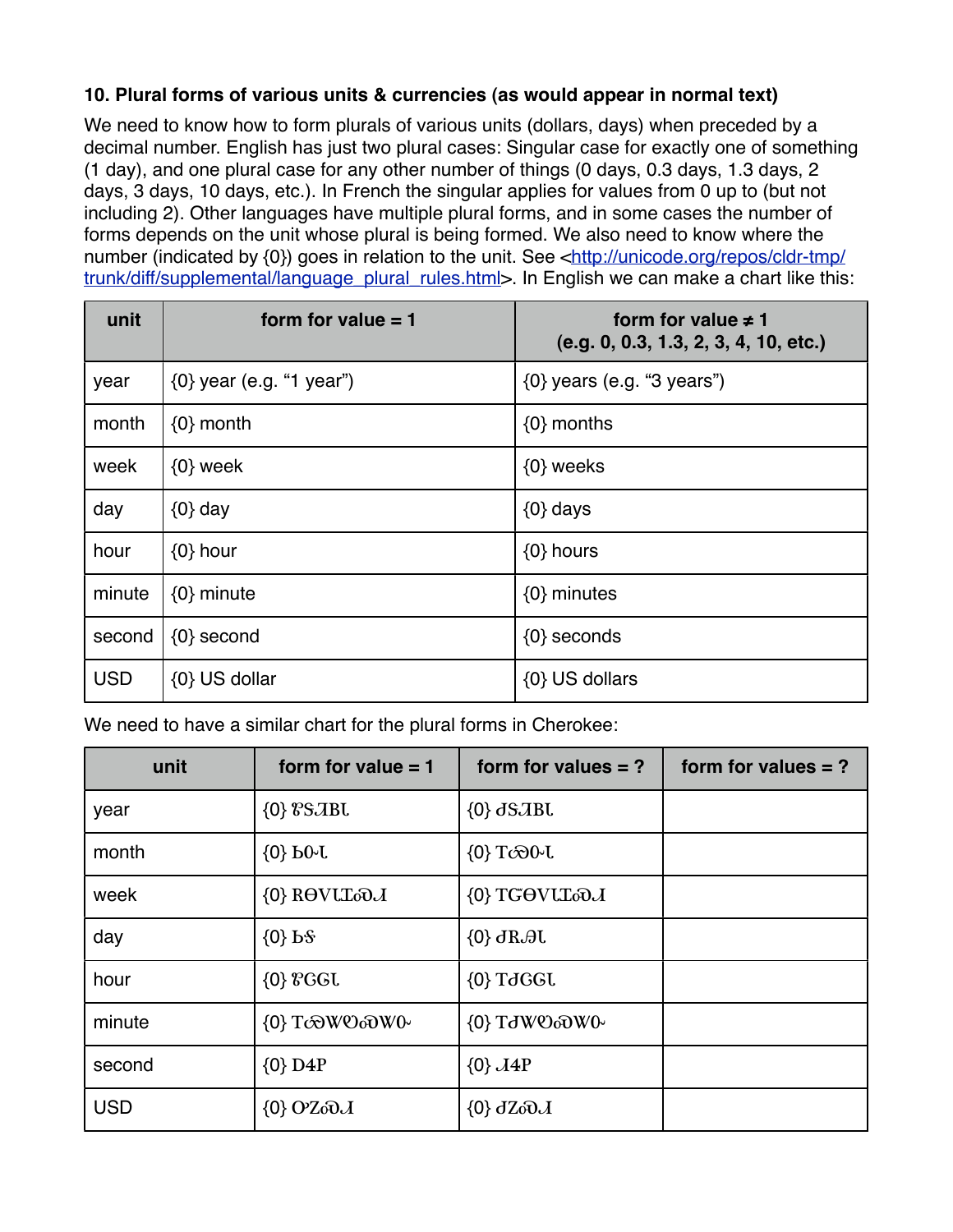# **11. Names of timezones (as would appear in a menu)**

(if standard and daylight savings forms both exist, then we need full names and abbreviations for both, plus a generic version)

| <b>Timezone metazone</b><br>name (& included<br>zones)         | <b>English names</b><br>(full, abbreviated):<br>standard, daylight, generic            | <b>Cherokee names</b>                                                                          |
|----------------------------------------------------------------|----------------------------------------------------------------------------------------|------------------------------------------------------------------------------------------------|
| America_Eastern<br>(America/New_York,<br>America/Indianapolis) | Eastern Standard Time, EST<br>Eastern Daylight Time, EDT<br>Eastern Time, ET           | <b>ΘΑΕΤΛΡ βΡω ΛΥWY</b><br>TGGAJ, OBT<br><b>OHETJP TS TGGAJ, OTT</b><br><b>OHETAP TGGAA, OT</b> |
| America_Central<br>(America/Chicago)                           | Central Standard Time, CST<br>Central Daylight Time, CDT<br>Central Time, CT           | DBP BPC JVWY TGGAJ,<br>DßT<br>DBP TS TGGAJ, DTT<br>DØP TGGAJ, DT                               |
| America_Mountain<br>(America/Denver,<br>America/Phoenix)       | <b>Mountain Standard Time, MST</b><br>Mountain Daylight Time, MDT<br>Mountain Time, MT | δU βPω JVWY TGGAJ,<br>δβТ<br><b>SUP TS TGGAJ, STT</b><br>ЫЯ ТGGAJ, ST                          |
| America_Pacific<br>(America/Los_Angeles)                       | Pacific Standard Time, PST<br>Pacific Daylight Time, PDT<br>Pacific Time, PT           | 9SPE βPω JVWY TGGAJ,<br>96T<br>9SPE TS TGGAJ, 9TT<br>9SPE TGGAJ, 9T                            |
| Alaska<br>(America/Anchorage)                                  | Alaska Standard Time, AKST<br>Alaska Daylight Time, AKDT<br>Alaska Time, AKT           | DWOOS BPCO JVWY TGGAJ,<br><b>DW</b> GT<br>DWOOS TS TGGAJ, DWTT<br>DWoOS TGGAJ, DWT             |
| Hawaii_Aleutian<br>(Pacific/Honolulu)                          | Hawaii-Aleutian Standard Time,<br><b>HST</b>                                           | ον G <sub>2</sub> δ βPω <i>JVWY</i> TGGA <i>J</i> ,<br>$\partial V \beta T$                    |
| GMT, UTC, UT                                                   | Greenwich Mean Time, GMT                                                               | TV TGOJ TGGAJ, TTT                                                                             |